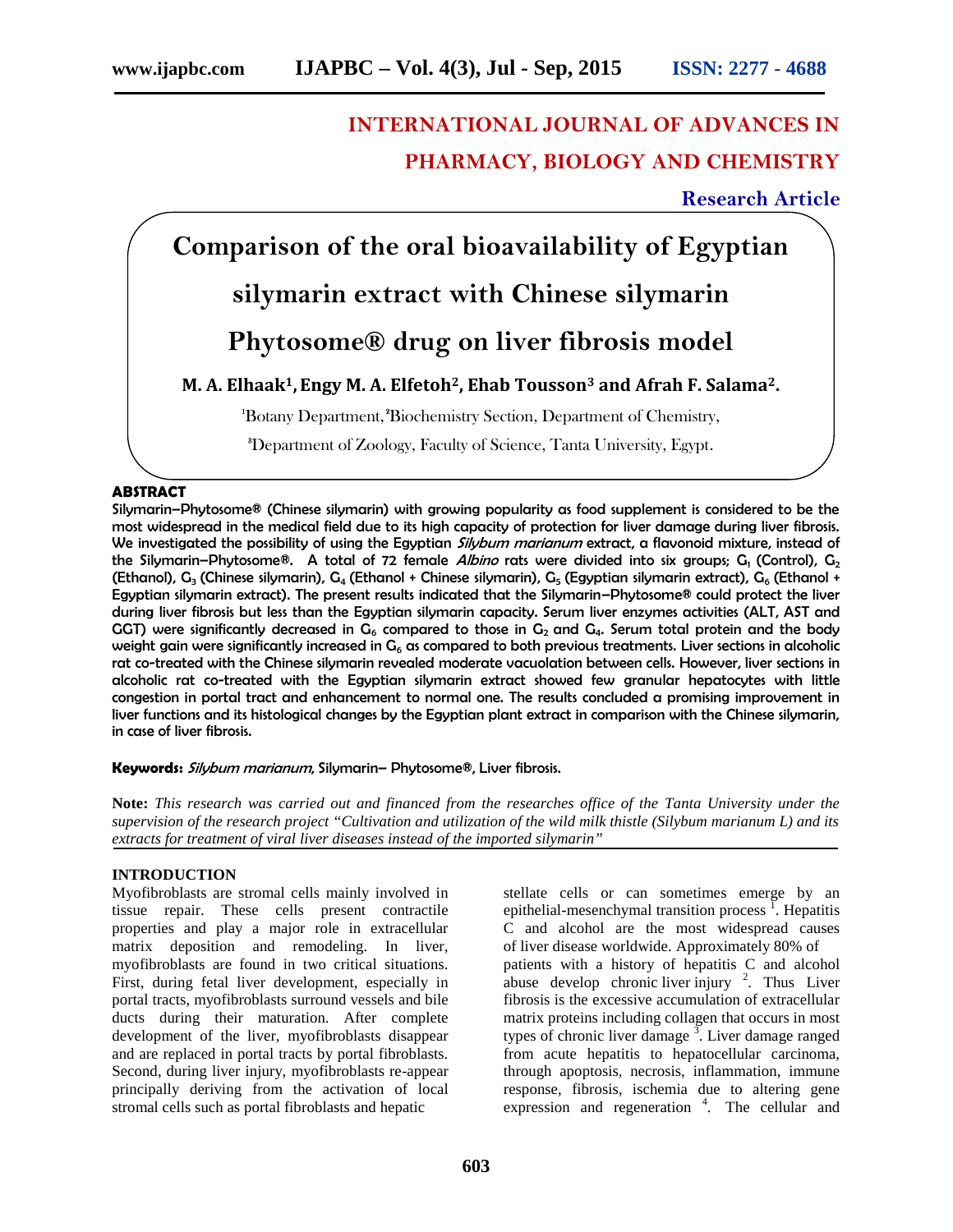molecular mechanisms of liver fibrosis have greatly advanced. Activated hepatic stellate cells, portal fibroblasts and myofibroblasts of bone marrow origin have been identified as major collagen-producing cells in the injured liver. These cells are activated by fibrogenic cytokines such as TGF-1, angiotensin II, and leptin  $5$ .

Liver is a primary site of ethanol metabolism. Ethanol is metabolized to acetaldehyde by two major enzyme systems, alcohol dehydrogenase (ADH) and microsomal ethanol-oxidizing system (MEOS), cytochrome P4502E1 (CYP2E1). CYP2E1, in addition, generates both stable, nontoxic and highly unstable (*i.e.*, reactive) harmful molecules, called free radicals. Free radicals include superoxide  $(O<sub>2</sub>)$ , hydrogen peroxide  $(H_2O_2)$  and hydroxyl radicals (OH.). An excess of oxygen radicals causes oxidative stress, thereby attacking vital cell components, fat and protein constituents of the cell wall and the nucleus (DNA). These reactive oxygen species (ROS) may contribute to the development of fatty liver and fibrosis <sup>6</sup>. Ethanol consumption increases the intestinal permeability of endotoxin. The endotoxin mediated inflammatory signaling plays a major role in alcoholic liver fibrosis  $\frac{7}{1}$ . These substances included highly reactive molecules that could damage vital cell components through oxidation <sup>8</sup> .

Many herbal, medicinal and pharmaceutical plants and their extracts were widely studied by many researches to treat liver fibrosis. *Silybum marianum* (Milk thistle) plant got a bright reputation in relieve of the liver fibrosis and that might be for the potent silymarin mixture. Mechanism of action for silymarin conducted mainly to the antioxidant, antiinflammatory, antifibrotic and antilipdemic roles. The extract of the seeds of *Silybum marianum* has been used for centuries to treat liver disorders <sup>9</sup>.

Silymarin is considered as a mixture of flavonolignan compounds isolated from the seeds of *Silybum marianum* plant. The most effective constituents are silibinin, isosilibinin, silicristin and silidianin <sup>10</sup>. These compounds type and quantity differed by the natural environments where the plant is growing  $11$ .

Therefore the present study aimed to compare the chemical and medicinal effect of naturally growing *Silybum marianum* plant in Egypt extract (Egyptian silymarin extract) with the Chinese silymarin (Silymarin–Phytosome®) which considered the commercial drug, as well as capacity of protection of liver damage during liver fibrosis, via estimation of biochemical markers in addition to the histopathological changes.

## **MATERIALS AND METHODS Sample preparation and extraction process**

Plant was identified by the taxonomist of Botany Department of Tanta University. Seeds of *Silybum marianum* were fine separated from the plant fruits, dried in the shade, chopped and extracted with methanol. Solvents were removed under reduced pressure to obtain the dried extract (Egyptian silymarin extract), according to Salama *et al.* <sup>12</sup>. An aqueous suspension contain the dried extract was prepared and administered to the rats orally. Silymarin–Phytosome® (Chinese medication) as standard protection was administered to the rats orally and obtained from (Sedico Company). Ethanol was obtained from Elgomhoria Company, Egypt.

## **Animal's experimental design**

The experiments were performed on 72 female *Albino* rats weighing 120 g  $(\pm 20 \text{ g})$  obtained from Faculty of Veterinary, Cairo University, Egypt. The rats were housed in the laboratory for 1 week before the experimental work and maintained on the standard diet and water available in the animal research house of Zoology Department Faculty of Science, Tanta University. The temperature in the animal room was maintained at  $23 \pm 2$  °C with a relative humidity of  $55 \pm 5\%$  and at a 12:12 h light– dark cycle. The experimental protocol was approved by Local Ethics Committee and Animals Research. The rats were randomly and equally divided into six groups (12 animals each).

Group 1  $(G_1)$ : Control group is the rats access to free food and water *ad libidum*, and intragastrically added with saline solution  $(1 \text{ ml}/100 \text{ g} \text{ B.W})$  for 8 weeks.

Group 2  $(G<sub>2</sub>)$ : Fibrosis group in which rats treated with ethanol (10%, vol. /vol.) as the sole source of drinking for 8 weeks for induction of liver fibrosis according to  $^{13}$ . .

Group 3  $(G_3)$ : Chinese silymarin group in which the rats left at normal life as  $G_1$ . Each rat received 200 mg Chinese silymarin /kg body weight/ day for 4 weeks by oral gavage (From the beginning of the  $5<sup>th</sup>$ week till the  $8<sup>th</sup>$  weeks)<sup>4</sup>.

Group 4  $(G<sub>4</sub>)$ : Rats received ethanol for 4 weeks as in  $G<sub>2</sub>$  (for induction of fibrosis), the treatment started from the beginning of the  $5<sup>th</sup>$  week till the  $8<sup>th</sup>$  weeks, in which each rat received 200 mg Chinese silymarin /kg body weight/ day by oral gavage with continuing drinking ethanol.

Group 5  $(G_5)$ : Egyptian silymarin extract group in which the rats left at normal life as  $G_3$ . Each rat received 200 mg a crude extract of *Silybum marianum* /kg body weight/ day for 4 weeks by oral gavage (From the beginning of the  $5<sup>th</sup>$  week till the  $8<sup>th</sup>$ weeks) $4$ . .

Group 6  $(G_6)$ : Like  $G_4$ , but rats were treated with Egyptian silymarin extract instead of Chinese silymarin.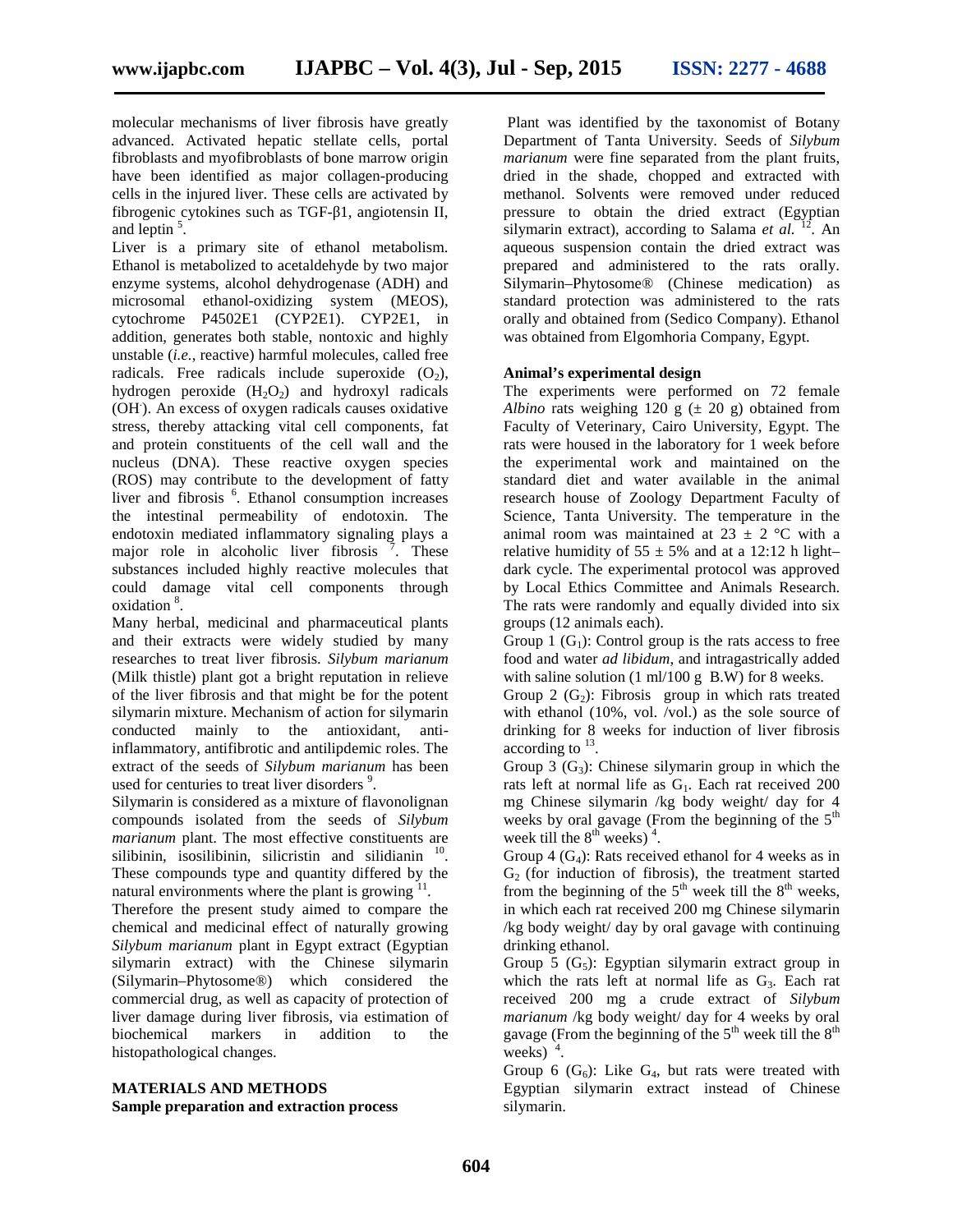At the end of the experimental period and after an overnight fast the rats were euthanized for collecting the blood samples, liver tissues.

#### **Histological investigation:**

The liver was immediately removed and fixed in 10% neutral-buffered formalin for 24 hours. The fixed specimens were then dehydrated, cleared and embedded in paraffin. Serial sections of 5-mm thick were cut by means of rotary microtome (Litz, Wetzlar, Germany). Sections were processed for haematoxylin and eosin staining <sup>14</sup>. All stained slides were viewed using Olympus microscope and images were captured by a digital camera (Cannon 620). Brightness and contrast were adjusted using Adobe Photoshop software (Version 4.0.1; Adobe Systems, Mountain View, California).

## **Blood collection:**

Blood samples from each rat were collected from the eyes by retro-orbital puncture from orbital plexus using blood capillary tubes. Blood was incubated at room temperature for 10 minutes, and then centrifuged at 3000 r.p.m for 10 min and the sera were collected; serum separated and kept in clean stopper plastic vials at –80°C until analysis of serum parameters.

#### **Estimation of liver function markers:**

Aspartate aminotransferase (AST), Alanine aminotransferase (ALT) and Gamma glutamyl transferase (GT) enzymes activities in serum were measured using Spectrum Co. kits according to Murray el al.  $^{15}$ ; Szasz and Persijn  $^{16}$ , respectively. The total protein content in serum was assayed by the colorimetric method using Diamond Co. kits according to Gornall  $^{17}$ .

#### **Statistical analysis:**

The data obtained in the experiment were expressed in terms of mean  $\pm$  SEM. Statistical significance of data variations were assessed by one way analysis of variance (ANOVA) followed by a comparison between different groups using "Tukey-Kramer" multiple comparison t-test, using Graph pad Instate software  $^{18}$ .

## **RESULTS**

### **Food intake, body weight gain and relative organ weight:**

Table (1) showed that the food intake by Fibrosis rat group  $(G_2)$  decreased significantly (p<0.01) than that by the control group  $(G_1)$ . The food intake was improved by the rest groups and increased significantly ( $p<0.001$ ) than  $G_2$ . On the other hand, food intake by  $G_5$  decreased significantly ( $p<0.001$ ) than by  $G_4$ .

The body weight gain of  $G_2$  decreased significantly  $(p<0.001)$  than all groups. Also,  $G_3$  decreased significantly ( $p<0.001$ ) than groups  $G_4$  and  $G_6$ , and also  $G<sub>5</sub>$  decreased significantly ( $p<0.001$ ) than both groups  $G_4$  and  $G_6$  (Table 1).

Relative to liver relative organ weight,  $G_2$  decreased significantly  $(p<0.001)$  than all groups (Table 1).

#### **Liver function test:**

Results of liver enzymes activities (ALT, AST and GGT) clarified the very strong effect of ethanol on the liver in induction of fibrosis where the data showed a significant (*p*<0.001) increase in levels of ALT, AST and GGT in  $G_2$  than that of all groups. On the other hand;  $G_3$  and  $G_5$  showed a significant  $(p<0.001)$  decrease in enzymes activities than the other groups treated with ethanol alone or with the treatment. Also, the level of AST, GGT of  $G_5$  and  $G_3$ decreased significantly than that of  $G<sub>1</sub>$  ( $p<0.001$ ) and  $(p<0.01)$  respectively (Table 1).

ALT, AST and GGT enzymes activities showed highly significant ( $p<0.001$ ) increase in  $G_4$  than that of  $G_3$ . Also, AST enzyme activity of  $G_6$  increased significantly ( $p$ <0.05) than  $G_3$ . GGT enzyme activity of  $G_5$  decreased significantly ( $p$ <0.001) than  $G_3$ . At the same time, all enzymes activities of  $G<sub>5</sub>$  decreased significantly  $(p<0.001)$  than  $G_4$ . On the other hand, AST and GGT enzymes activities of  $G<sub>6</sub>$  decreased significantly  $(p<0.05)$  than  $G_4$ . While,  $G_6$  increased significantly  $(p<0.001)$  than  $G<sub>5</sub>$  in ALT and GGT enzymes activities and also, increased significantly (*p*<0.01) in AST enzyme activity (Table 1).

Serum total protein of  $G_2$ ,  $G_4$  and  $G_6$  decreased significantly than that of the control  $G_1$  ( $p<0.001$ ) and  $(p<0.01)$  respectively. While, serum total protein of  $G_3$  and  $G_6$  increased significantly than that of  $G_2$ ,  $(p<0.001)$  and  $(p<0.01)$  respectively. On the other hand, serum total protein of G<sub>4</sub> decreased significantly  $(p<0.001)$  than  $G_3$  while,  $G_5$  increased significantly  $(p<0.001)$  than  $G_4$  (Table 1).

## **Feeding efficiency:**

The relationship between rats body weight and the food intake under the different the liver fibrosis treatments (Figure 1) was significant with a binomial regression equation (R=0.944\*). The relationship showed an increasing trend of gain in weight with increasing food intake due to the applied treatment with a marked gain by both silymarin compounds especially from the extracted plant.

The feeding efficiency for rats as unit body weight gain by unit food intake under the different treatments (Figure 2) indicated great inhibition in rat feeding and utilization of food in gain in body weight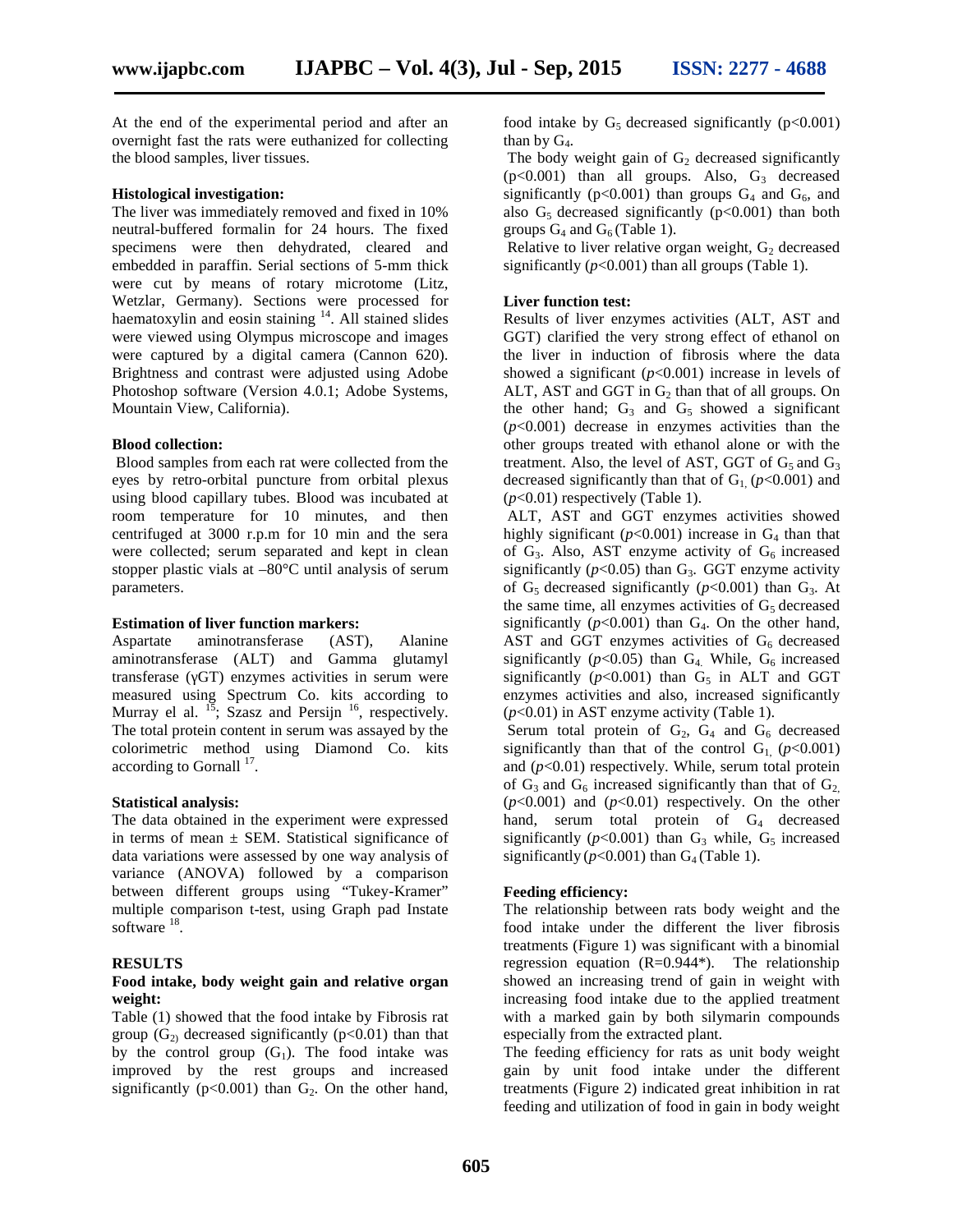due to the induced fibrosis in group  $G_2$ . The rats in group  $G_3$  and  $G_5$  had slightly lower feeding efficiency in comparison with those of control group. On the opposite  $G_4$  and  $G_6$  groups acquired a remarkable high feeding efficiency with slight high value for  $G_6$ groups. This enhancement in feeding was important in relive the effect of fibrosis of liver.

## **Histological examination of liver tissue:**

Histological examination of the liver sections in control, Chinese silymarin and Egyptian silymarin extract group's revealed normal structures of the hepatocytes which extend from a central vein to the periphery of the hepatic lobules at which the portal tracts appears (Figure 3A, 3D and 3F). Liver sections in Fibrosis group rats showed variable histopathological changes. These changes were severe fat accumulation, mild inflammation, degeneration with focal area, central zonal necrosis, severe dilated CV engorged with edema and focal hemorrhage (Figure 3B and 3C). Also, liver sections in Fibrosis group rat treated with the Chinese silymarin revealed moderate vacuolation between cells in which occurred fatty degeneration of liver cells with focal sporadic necrotic cells (Figure 3E). However, liver sections in fibrosis group rat treated with the Egyptian silymarin extract showed few granular hepatocytes with little congestion in portal tract and enhancement to normal one in which the number of vacuoles was decreased; generally there was an improvement in liver tissue cells (Figure 3G and 3H).

## **DISCUSSION**

The rate of food intake was significantly decreased in  $G_2$  (Fibrosis group) compared with that of  $G_1$ (Control group). While, groups fed on the Chinese silymarin and the Egyptian silymarin extract alleviated the disorder effect occurred during liver fibrosis leading to significant increase in the rate of food intake and the effect was greater by the Egyptian silymarin extract than the Chinese silymarin. This is may be because both silymarin help in the elimination of toxins directly from the intestines and perhaps because they prevent fat accumulation in the liver. The results appreciate the Egyptian silymarin extract to be used instead of the Chinese silymarin for resuming normal rate of food intake by rats. These observations are similar to the data reported by Shaker *et al.*<sup>4</sup>. .

The body weight gain showed marked decrease in  $G_2$ which are compatible with the data obtained by Smith *et al.* <sup>19</sup> who proved that liver fibrosis affect body weight gain and body fat levels. Liver fibrosis has profound effect on nutritional status which may cause primary malnutrition by displacing other nutrients in the diet of high energy content or because of

associated medical disorders. Secondary malnutrition results due to maldigestion or malabsorption of nutrients caused by gastrointestinal complications <sup>20</sup>. Significant improvement in body weight gain was observed with Chinese silymarin and Egyptian silymarin extract treatment. The improvement in body weight gain in Egyptian silymarin extract may be due to their inhibitory effect on CYP2E1 in liver microsomes <sup>21</sup>. The relationship between rats body weight and the food intake under the different treatments of liver fibrosis was significant with a binomial regression equation (R=0.944\*). This relationship signified an increasing trend of gain in weight with increasing food intake due to the applied treatment with a marked gain by both silymarin compounds especially from the Egyptian silymarin extract.

The fibrosis rats in group  $G_2$  suffered from feeding efficiency compare to those under the different medication treatments. The rats in group  $G_3$  and  $G_5$ had slightly lower feeding efficiency in comparison with those of control group. On the opposite rats treated with either Chinese silymarin or Egyptian silymarin extract of  $G_4$  and  $G_6$  groups acquired a remarkable high feeding efficiency with slight high value for  $G<sub>6</sub>$  groups. This enhancement in feeding was important in relive the effect of fibrosis of liver.

The result of the present study showed a reduction in relative liver weights in rats treated with ethanol in comparison with those of the control. Treatment with the Chinese silymarin or the Egyptian silymarin extract was beneficial in increasing the liver weight or repairing the damaged in liver as compared to not treated fibrosis group. Tedesco *et al.* <sup>22</sup> reported that the silymarin extract increased the elimination of ethanol directly from the intestines without absorption and the silymarin consumption prevents fat accumulation in the liver.

When the liver gets damaged after consumption of ethanol, leakage of cellular enzymes into the plasma was induced  $23$ . Increased levels of serum enzymes such as (ALT), (AST) and (GGT) increased permeability and necrosis of hepatocytes were observed in liver damage rats treated with ethanol  $24$ . Serum GGT is a sensitive marker enzyme widely used as a laboratory test for the diagnosis of hepatic fibrosis  $25$ . In the present study, administration of the Chinese silymarin and the Egyptian silymarin extract alleviated the observed increase in the serum enzymes ALT, AST and GGT activities when compared to both the ethanol and the control group. The Egyptian silymarin extract decreased the AST and GGT levels better than the Chinese silymarin. Shaker *et al.* <sup>4</sup> reported that the Egyptian silymarin extract and the used medical Chinese silymarin decreased enzymes activities. The stabilization of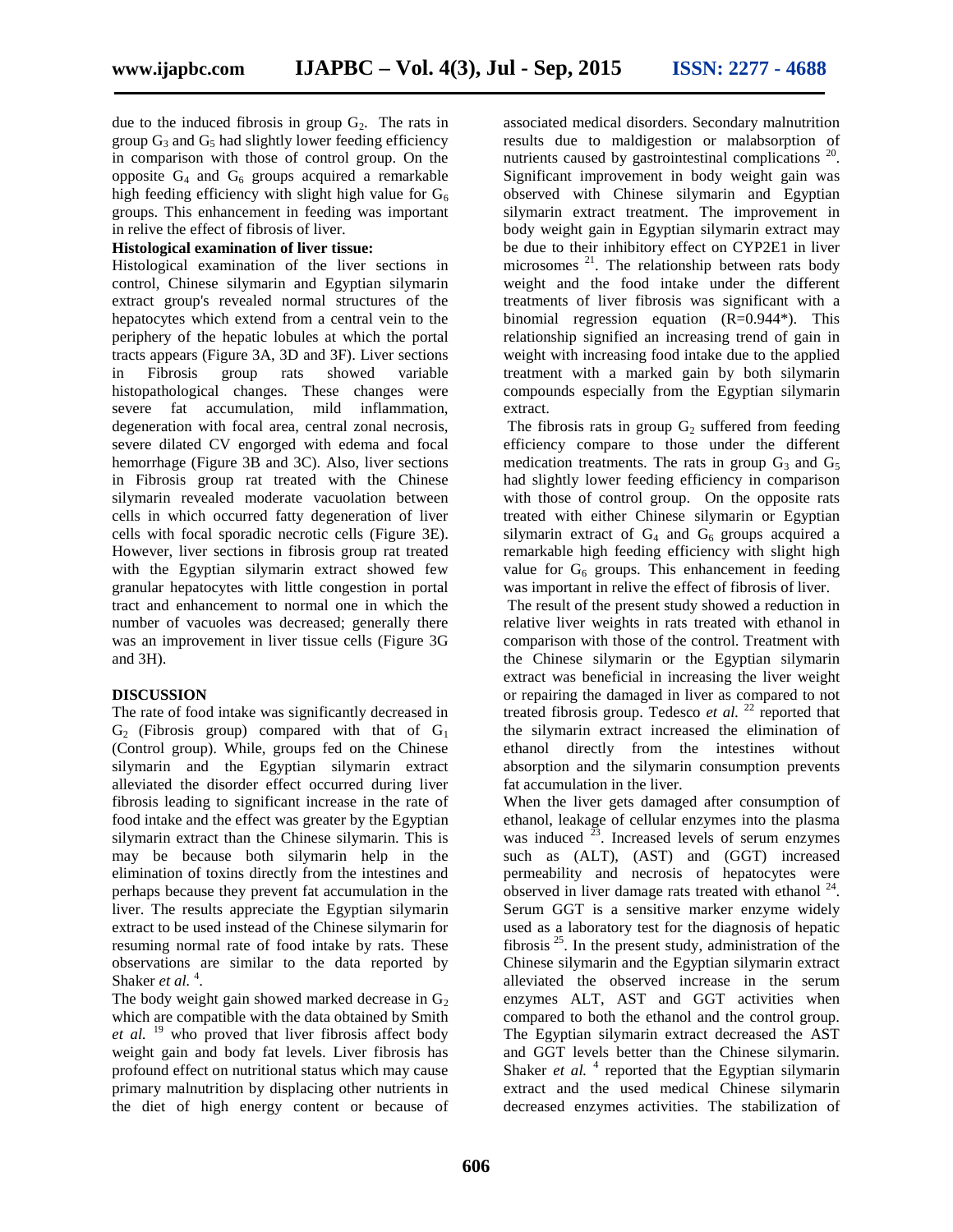these enzymes by the Egyptian silymarin extract is a clear indication of the improvement of the functional status of the liver. This result agrees with the previous works done by Saller *et al.* <sup>26</sup> and Cordero-Pérez *et al.* <sup>27</sup> where they found silymarin has protected liver against injury from various other hepatotoxicants (Carbon tetrachloride and paracetamol) as indicated by lowering the elevation on ALT, AST levels.

Also, Ahmed *et al.* <sup>28</sup> confirmed the hepatoprotective effect of silymarin in a study on the effect of silymarin against cisplatin. Silymarin significantly restored the change of ALT due to its antioxidant effect and its ability to act as a free radical scavenger, thereby protecting membrane permeability. The liver enzymes (AST and GGT) activities were decreased by both Egyptian silymarin extract and Chinese silymarin treatments but reached to maximum reduction with the Egyptian silymarin extract in comparison with ethanol treatment which showed high differences.

The Chinese silymarin and the Egyptian silymarin extract led to normal value of total bilirubin compared to the control group which was also reported by Ashtiani *et al.* <sup>29</sup> who found positive effect of silymarin in prevention of ethanol miss use consequences. The treatment with the Egyptian silymarin extract showed highly reduction on the total bilirubin value as compared with the Chinese silymarin treatment.

On the other hand, the administration of ethanol for two months resulted in a decrease of serum total protein and albumin concentrations as found by Reddy *et al.* <sup>30</sup> who reported that the decrease in the plasma total protein in rats treated with ethanol is due to free radical production by alcohol. Ethanol inhibited the secretion of protein from the liver.

Lang *et al.*<sup>31</sup> mentioned that chronic consumption of ethanol have slightly decreased the rates of all body protein synthesis and breakdown. Likewise albumin concentration was found to be lowered by Abraham *et al.* <sup>32</sup> in the rat plasma in the absence of hepatocellular necrosis.

However, treatment with the Chinese and the Egyptian silymarin extract increased the serum total protein and albumin when compared to the ethanol group. These results were in agreement with those<br>obtained also by Hessien *et al.*  $33$  The obtained also by Hessien *et al.* <sup>33</sup> hepatoprotective effect offered by the Egyptian silymarin extract was significantly greater than by the

Chinese silymarin. The Egyptian silymarin extract increased the serum total protein and albumin to their maximum values. This again appreciated using of the Egyptian silymarin extract instead of the Chinese medication (Chinese silymarin).

In the current study, we found that the consumption ethanol for 8 weeks induced many histopathological changes in the liver of rats include proliferation of fibrous connective tissue around the hepatic lobules, fatty changes of hepatocytes, thickening of hepatic capsule, infiltration of inflammatory cells and coagulative necrosis of hepatocytes. These results were in agreement with those of Kono *et al.* <sup>34</sup>

Our histological study confirms our biochemical result where the Egyptian silymarin extract improve the liver tissues better than the Chinese silymarin. Shaker *et al.* <sup>4</sup> and El-Shafeey *et al.* <sup>35</sup> evaluated the protective role of the Egyptian silymarin extract against the toxicity of ethanol and the histological changes in the liver. Some improvements especially for the Egyptian silymarin have been shown in the protective groups as dilatation in the hepatic sinusoids associated with inflammatory cells infiltration and diffuse kupffer cells proliferation in between the degenerated hepatocytes.

## **CONCLUSION**

The Egyptian silymarin extract could be extended for the isolation and structure determination of hepatoprotective principle. Silymarin is considered as a mixture of flavonolignan compounds isolated from the seeds of *Silybum marianum* plant. These compounds type and quantity differed by the natural environments where the plant was collected. This confirms the increased number and amounts of compounds in the Egyptian silymarin extract as compared with the Chinese one. Silymarin caused marked alteration in some biochemical parameters induced oxidative damage. Results proved the efficiency of the Egyptian silymarin extract in comparison with the Chinese silymarin in treatment of liver fibrosis.

A**bbreviation***: ALD, alcoholic liver disease; AST, aspartate aminotransferase; ALT, alanine aminotransferase; GT, gamma glutamyl transferase; SEM, standard error deviation; CYP2E1, cytochrome P450 2E1.*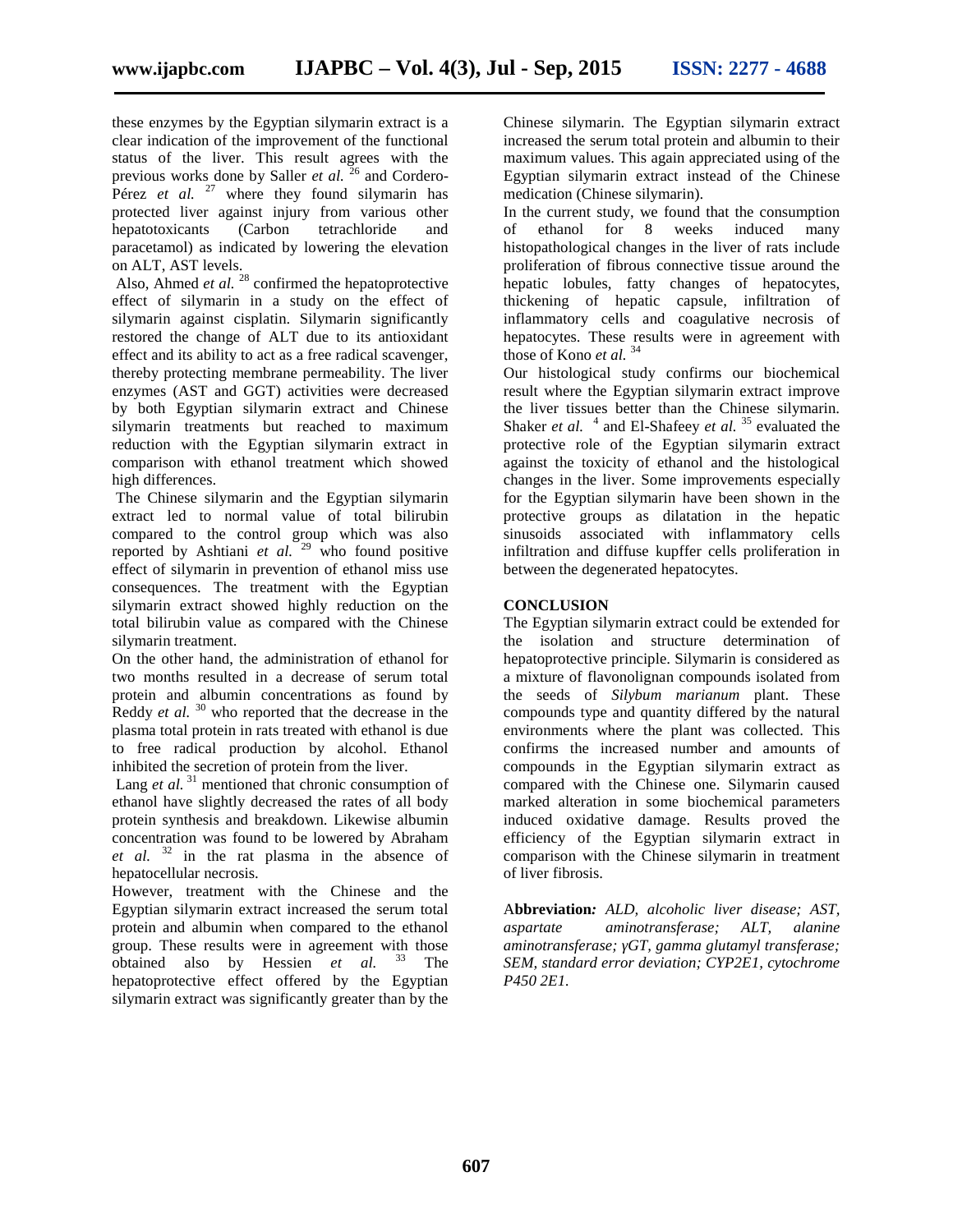| r ood intake (g/rat/day), body weight gain and relative liver weights (g/100 g body weight), hver function tests |                               |                               |                               |                                  |                                  |                               |
|------------------------------------------------------------------------------------------------------------------|-------------------------------|-------------------------------|-------------------------------|----------------------------------|----------------------------------|-------------------------------|
| Groups<br><b>Parameters</b>                                                                                      | $G_1$                         | G <sub>2</sub>                | $G_3$                         | $G_4$                            | $G_5$                            | G <sub>6</sub>                |
| <b>Food intake</b>                                                                                               | $13.4 \pm 0.37$ <sup>b</sup>  | $11.3 \pm 0.45$ <sup>bd</sup> | $14.4 \pm 0.58$ <sup>d</sup>  | $15.8 \pm 0.3$ bdl               | $14.1 \pm 0.33$ dl               | $15.7 \pm 0.35$ bd            |
| <b>Body weight</b><br>gain                                                                                       | $20.5 \pm 3.0$ <sup>a</sup>   | $2.0 \pm 1.25$ <sup>ad</sup>  | $19.0 \pm 1.60$ <sup>dg</sup> | $42.2 \pm 3.3$ <sup>adgj</sup>   | $20.5 \pm 2.90$ djm              | $43.0 \pm 3.2$ adgm           |
| Liver weight                                                                                                     | $3.6 \pm 0.14$ <sup>a</sup>   | $2.4 \pm 0.08$ <sup>ad</sup>  | $3.5 \pm 0.09$ <sup>d</sup>   | $3.5 \pm 0.1$ <sup>d</sup>       | $3.4 \pm 0.09$ <sup>d</sup>      | $3.3 \pm 0.06$ <sup>d</sup>   |
| <b>SGPT (ALT)</b>                                                                                                | $22 \pm 2.1^a$                | $50 \pm 2.2$ <sup>ad</sup>    | $20 \pm 1.6^{\text{dg}}$      | $34 \pm 0.9$ <sup>adgj</sup>     | $21 \pm 1.5^{\text{djm}}$        | $35 \pm 2.5$ <sup>adgm</sup>  |
| <b>SGOT (AST)</b>                                                                                                | $34 \pm 2.9^{ab}$             | $85 \pm 3.9$ <sup>ad</sup>    | $21 \pm 1.7^{\text{bdgi}}$    | $41 \pm 2.1$ <sup>dgjl</sup>     | $17 \pm 0.6$ <sup>adjn</sup>     | $31 \pm 1.2^{\text{diln}}$    |
| <b>GGT</b>                                                                                                       | $25.5 \pm 0.78$ <sup>ab</sup> | $61.5 \pm 1.27$ <sup>ad</sup> | $30\ \pm0.58^{\text{bdg}}$    | $39.6 \pm 0.70$ <sup>adgjl</sup> | $18.3 \pm 0.49$ <sup>adgjm</sup> | $35.8 \pm 1.23^{\text{aglm}}$ |
| Serum total<br>protein                                                                                           | $6.1 \pm 0.11^a$              | $4.1 \pm 0.1^{ade}$           | $5.55 \pm 0.19^{\text{dg}}$   | $4.46 \pm 0.12$ <sup>agj</sup>   | $5.58 \pm 0.08^{dj}$             | $5.05 \pm 0.17^{be}$          |

**Table 1 Food intake (g/rat/day), body weight gain and relative liver weights (g/100 g body weight), liver function tests**

Values are expressed as mean  $\pm$  SEM;  $n = 12$ .

- a, d, g, j, m (*P*<0.001) - b, e, h, k, n (*P*<0.01) - c, f, i, l, o (*P*<0.05)

**{ALT, AST and GGT enzymes activity (U/L) and total protein (g/dl)} in serum of female rats treated with vehicle G<sup>1</sup> (Control), G<sup>2</sup> (Ethanol), G<sup>3</sup> (Chinese silymarin only), G<sup>4</sup> (Ethanol + Chinese silymarin), G<sup>5</sup> (Egyptian silymarin extract only) and G<sup>6</sup> (Ethanol + Egyptian silymarin extract).**



**The relationship between rat's body weight and the food intake under the different treatments of liver fibrosis**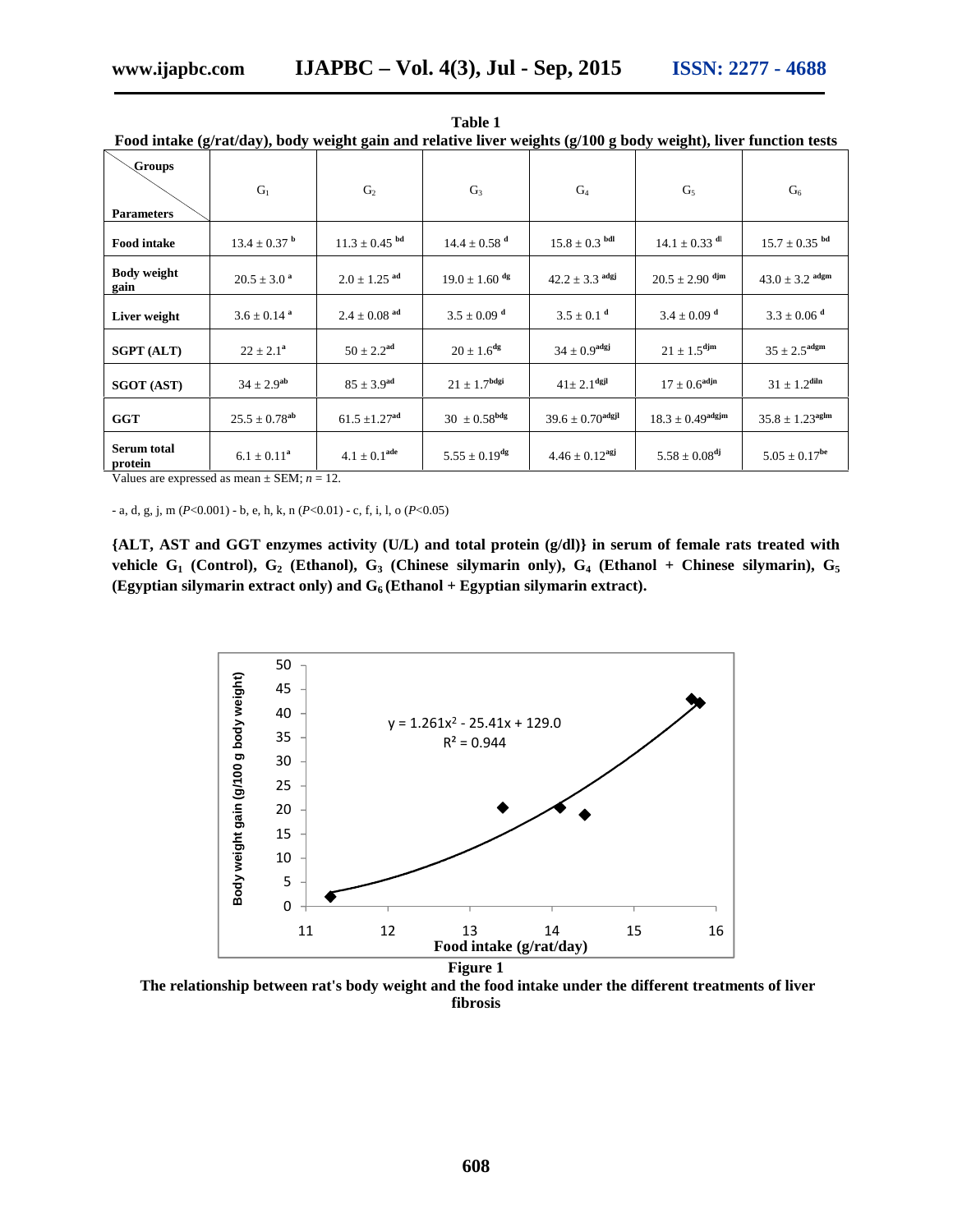

**Figure 2**

**The feeding efficiency for rats as unit body weight gain under the different treatments of liver fibrosis**



**Photomicrographs of rat liver sections stained by haematoxylin and eosin.**

## **REFERENCES**

- 1. Sébastien Lepreux, Alexis Desmoulière. Human liver myofibroblasts during development and diseases with a focus on portal (myo)fibroblasts. Front Physiol, 2015; 6: 173.
- 2. Osna NA, Ganesan M, Kharbanda KK. Hepatitis C, innate immunity and alcohol: friends or foes?. Biomolecules, 2015; 5(1): 76- 94.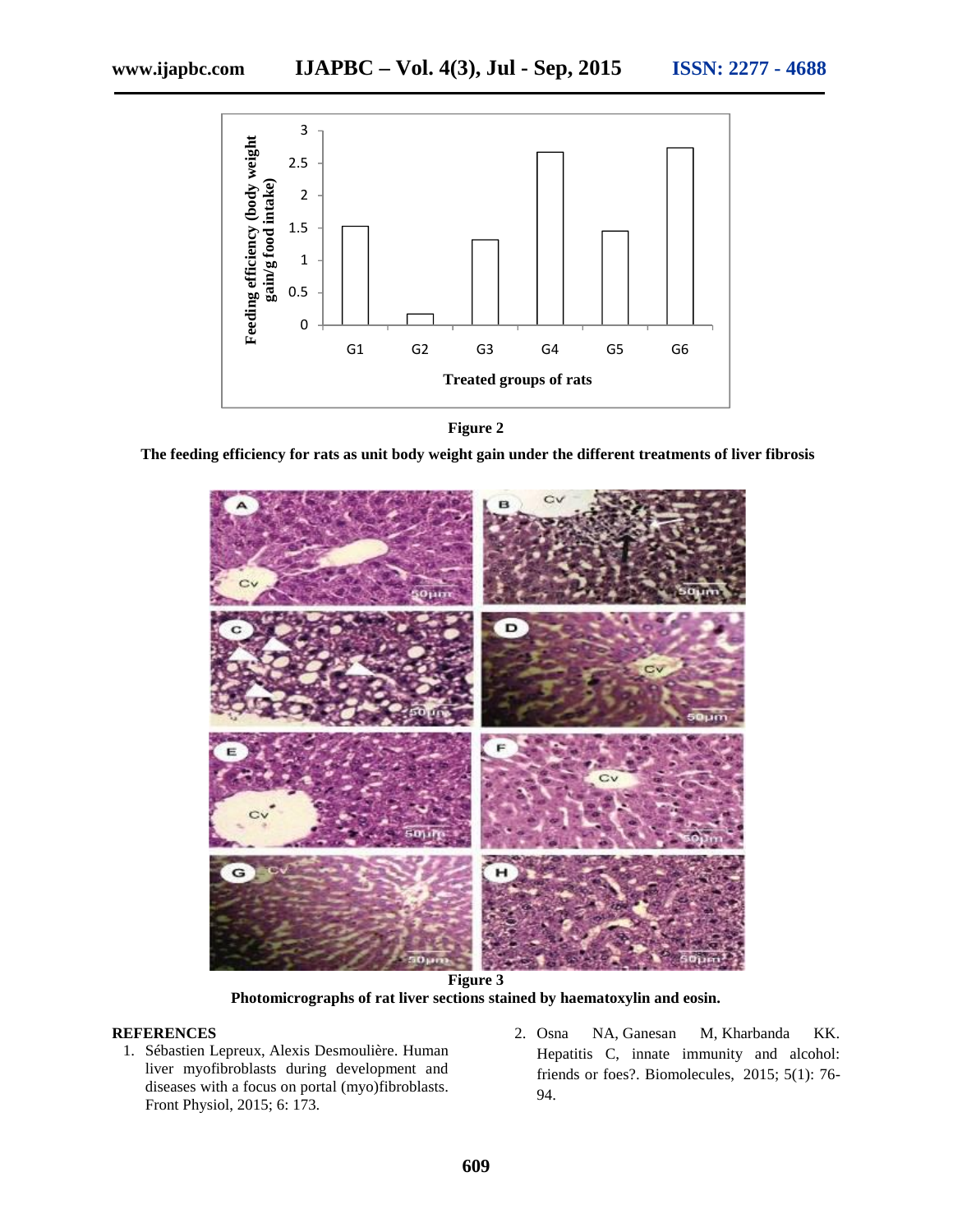- 3. Friedman SL. Liver fibrosis from bench to bedside. J. Hepatol, 2003; 38(1): 38–53.
- 4. Shaker E, Mahmoud H, Mnaa S. Silymarin, the antioxidant component and *Silybum marianum* extracts prevent liver damage. Food Chem Toxicol, 2010; 48(3): 803–806.
- 5. Ramón Bataller, David A. Brenner. Liver fibrosis. J Clin Invest, 2005; 115(2): 209–218.
- 6. Lieber C.S. Hepatitis C and alcohol. J. Clin. Gastroenterol, 2003; 36(2): 100–102.
- 7. Abhilash PA, Harikrishnan R, Indira M. Ascorbic acid suppresses endotoxemia and NF- B signaling cascade in alcoholic liver fibrosis in guinea pigs: a mechanistic approach. Toxicol Appl Pharmacol, 2014; 274(2): 215-224.
- 8. Das SK, Vasudevan DM. Protective effects of silymarin, a milk thistle (*Silybum marianum*) derivative on ethanol- induced oxidative stress in liver. Ind J Biochem Biophys, 2006; 43(5): 306-311.
- 9. Rainone F. Milk thistle. Am Family Phys, 2005; 72(7): 1285-1288.
- 10. Agarwal C, Wadhwa R, Deep G, Biedermann D, Gažák R, K en V, Agarwal R. Anti-cancer efficacy of silybin derivatives - a structure activity relationship. PLoS One, 2013; 8(3): 1- 11.
- 11. Ibrahim M, Elhaak MA, Mehama H. Allelopathic potential of *Silybum marianum* and its utilization ability as a bioherbicide. Abstract of the annual international conference of the Egyptian Society of Experimental Biology, February, 2013 Cairo University Egypt; pp: 30.
- 12. Salama AF, Tousson E, Elfetoh EMA, Elhaak MA, Elawni MA. Effect of Egyptian plant *Silybum marianum* on the kidney during the treatment of liver fibrosis in female albino rats induced by alcohol in comparison to the medical silymarin from China. Int J Curr Microbiol App Sci, 2015; 4(3): 557-570.
- 13. Faremi TY, Suru SM, Fafunso MA, Obioha UE. Hepatoprotective potentials of *Phyllanthus amarus* against ethanol-induced oxidative stress in rats. Food Chem Toxicol, 2008; 46(8): 2658- 2664.
- 14. Bancroft JD, Cook HC. In: *Manual of Histological Techniques and their Diagnostic Application.* Bancroft and Cook (Eds.)

Edinburgh, London, New York, Tokyo: Churchill Livingstone, 1994; pp: 23–26.

- 15. Murray RL. Aspartate aminotransferase in clinical chemistry. Theory, analysis and correlation. Mosby Company, 1984; 8: 1105- 1107.
- 16. Szasz G, Persijn JP. New substrates for measuring gamma-glutamyl transpeptidase activity. Z Klin Chem Klin Biochem, 1974; 12(5): 228-229.
- 17. Gornall AG, Bardawill GJ, David MM. Determination of serum proteins by means of the biuret reaction. Biol Chem, 1949; 177: 751- 766.
- 18. Graph pad Instate software. www.garphpad.
- 19. Smith RR, Hong J, Harvey AE, Lewis T, Diaz D, Núñez NP. Ethanol consumption does not promote weight gain in female mice. Ann Nutr Metab, 2008; 53(3-4): 252-259.
- 20. Lieber C.S. Alcohol and the liver: metabolism of alcohol and its role in hepatic and extra hepatic diseases. Mt Sinai J Med, 2000; 67(1): 84-94.
- 21. Jancová P, Anzenbacherová E, Papousková B, Lemr K, Luzná P, Veinlichová A, Anzenbacher P, Simánek V. Silybin is metabolized by cytochrome P450 2C8 in vitro. Drug Metab Dispos, 2007; 35(11): 2035-2039.
- 22. Tedesco D, Domeneghini C, Sciannimanico D, Tameni M, Steidler S, Galletti S. Silymarin, a possible hepatoprotector in dairy cows: biochemical and histological observations. J Vet Med A Physiol Pathol Clin Med, 2004; 51(2): 85-89.
- 23. Adaramoye OA, Aluko A, Oyagbemi AA. *Cnidoscolus aconitifolius* leaf extract protects against hepatic damage induced by chronic ethanol administration in *Wistar* rats. Alcohol Alcohol, 2011; 46(4): 451-458.
- 24. Adewusi EA, Afolayan AJ. Effect of *Pelargonium reniforme* roots on alcoholinduced liver damage and oxidative stress. Pharm Biol, 2010; 48(9): 980-987.
- 25. Deng WL, Xiong H, Wang LL, Zou XB. Clinical significance of serum fibrosis markers in diagnosis of infantile hepatitis syndrome. Zhongguo Dang Dai Er Ke Za Zhi, 2014; 16(10): 1029-1032.